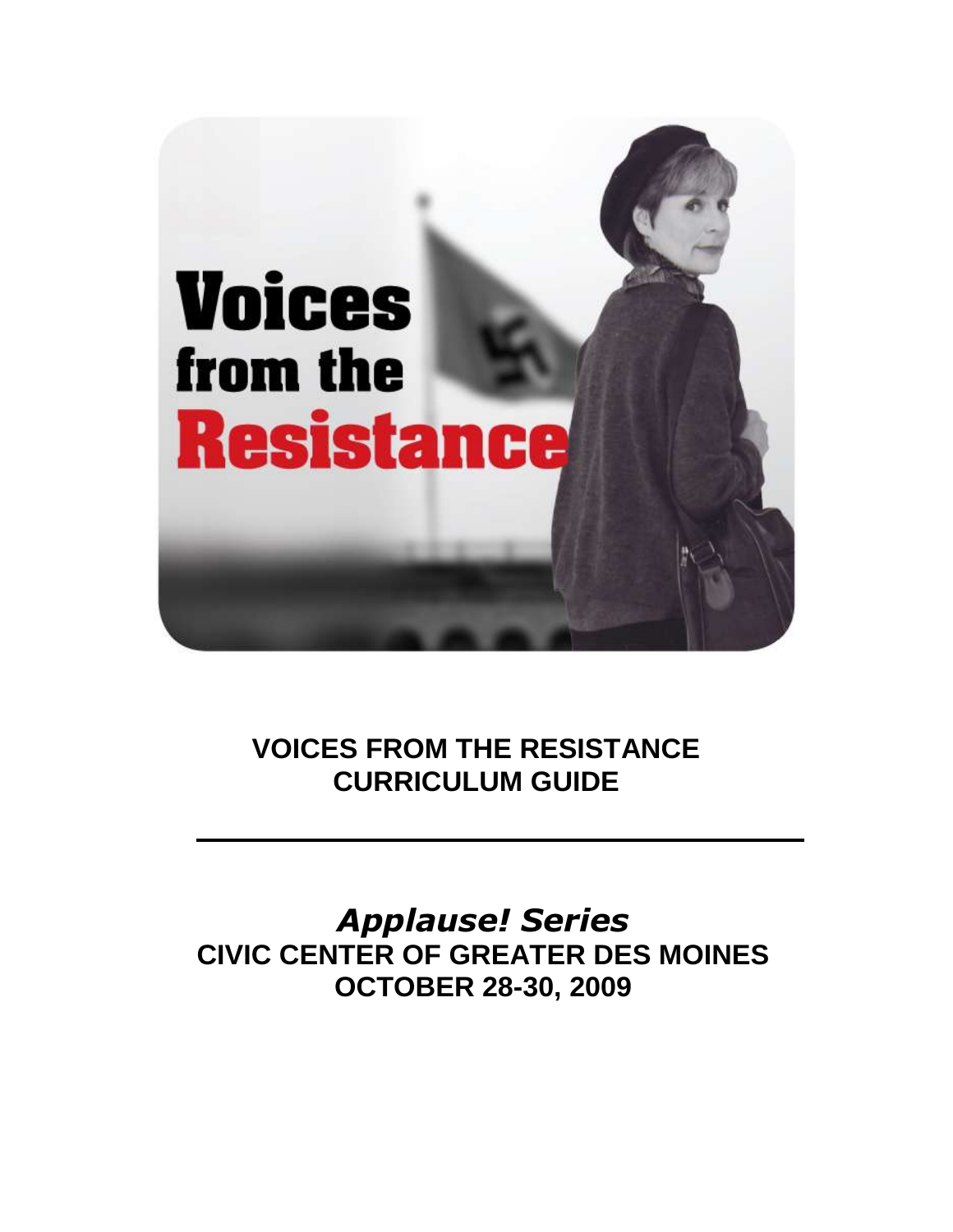# *ABOUT THE PERFORMANCE*

**Voi***ces from the Resistance* examines the lives of five European resistance fighters: Marianne from France, Helen from Norway, Catherine Senesh from Hungary (speaking for her daughter Hannah), Sophie Scholl from Germany (representing herself and her brother Hans), and Lucie Aubrac from France. None of these women knew each other, but Pippa White has woven their stories together to give audiences a glimpse of how resistance efforts in World War II contributed to the Allies' victory.

Resistance fighters worked in different ways to end Nazi control, and if their activities were discovered, they faced arrest, torture, and even death. The five characters in *Voices from the Resistance* represent a variety of resistance efforts. Marianne makes false identity cards, delivers resistance mail, and escapes from the Nazis on more than one occasion. Helen risks her life to help Jews escape. Hannah (whose story is told by her mother, Catherine) engages in real guerilla warfare and is captured. Sophie and her brother Hans are appalled by what is happening in their own country (Germany) and begin distributing anti-war propaganda throughout Europe. Finally, Lucie fights to free her husband, a Jew, who had been sentenced to death for his work in the resistance. All of these characters really lived, and their stories, as portrayed by Pippa White, are true.

The resistance movement in World War II had a huge impact on the victory of the Allies. Resistance fighters were dedicated, passionate and courageous individuals. *Voices from the Resistance* tells their true stories.



Hannah Senesh. Photo courtesy of The Center for Online Judaic Studies.

#### *ABOUT THE COMPANY*

Pippa White is in her fourteenth year as a solo performer. She calls her One's Company Productions "part theatre, part storytelling, part history." She has toured in twenty-seven states and has performed at colleges, conferences, museums, libraries, festivals, and performing arts centers. Pippa is the only artist to be featured for eight consecutive years at the Civic Center of Greater Des Moines as part of the Applause! Series. Pippa has a BA in English from the University of Nebraska-Lincoln. She offers workshops and residencies and has been a teaching artist with the Arts Are Basic Program (associated with the College of Fine and Performing Arts at the University of Nebraska-Lincoln) and the Nebraska Arts Council for seventeen years. Before becoming a solo performer, she worked extensively in theatre and television on the West Coast, including five years as the host of a daily morning television show in San Francisco.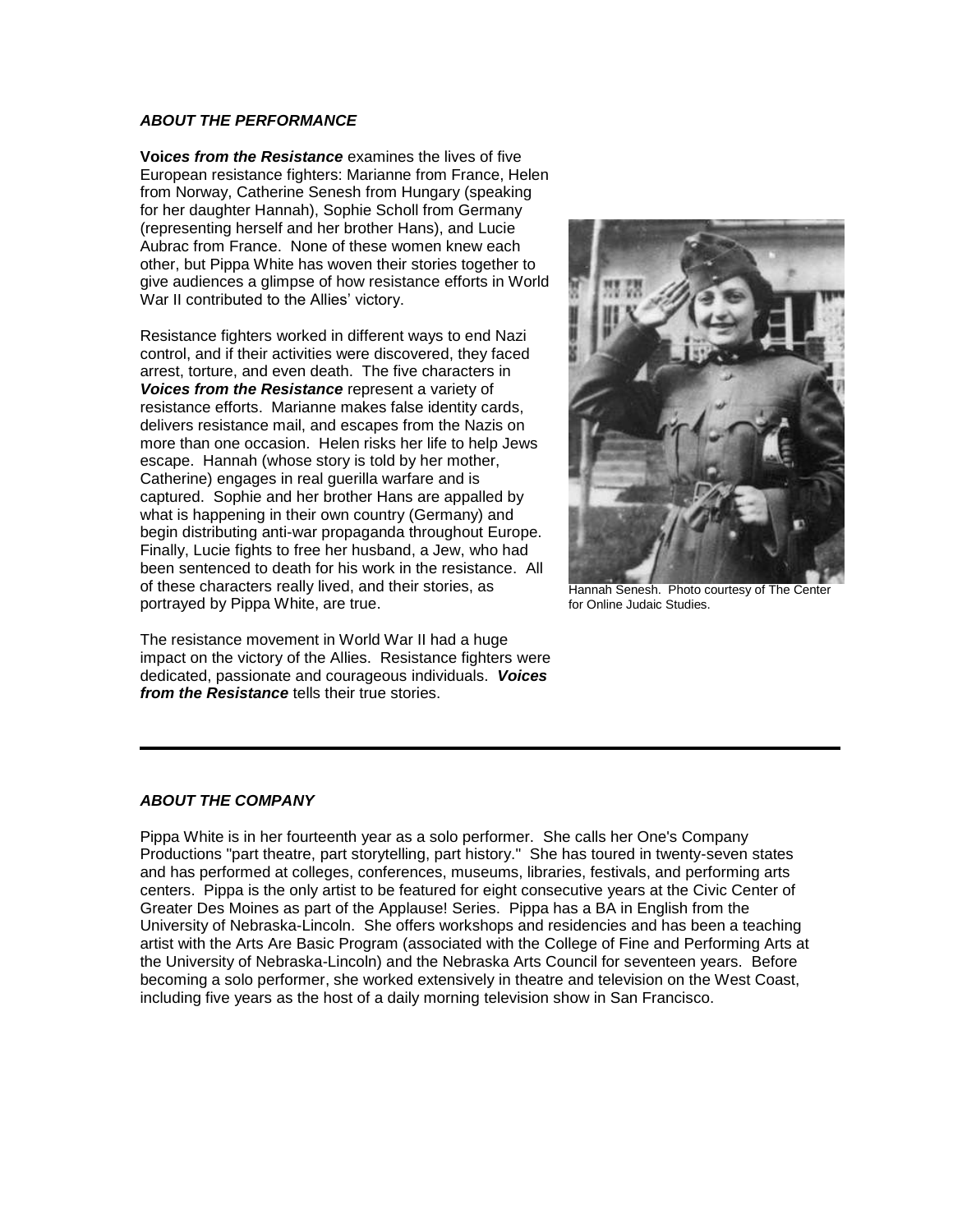# *REVIEW: A BRIEF HISTORY OF WWII\**

#### European Theater

The war in Europe began in September 1939 when Germany, under the leadership of Adolf Hitler, invaded Poland. Britain and France responded by declaring war on Germany but took little action over the following months. In 1940, Germany launched its next initiative by attacking Denmark and Norway, followed shortly thereafter by attacks on Belgium, the Netherlands, and France. All of these nations were conquered rapidly.

Later in the summer of 1940, Germany launched a further attack on Britain, this time exclusively from the air. The Battle of Britain was Germany's first military failure, as the German air force, the Luftwaffe, was never able to overcome Britain's Royal Air Force. As Hitler plotted his next steps, Italy, an ally of Germany, expanded the war even further by invading Greece and North Africa. The Greek campaign was a failure, and Germany was forced to come to Italy's assistance in early 1941.

Later in 1941, Germany began its most ambitious action yet by invading the Soviet Union. Although the Germans initially made swift progress and advanced deep into the Russian heartland, the invasion of the USSR would prove to be the downfall of Germany's war effort. Although the Soviet Union's initial resistance was weak, the nation's strength and determination, combined with its brutal winters, were eventually more than the German army could overcome. In 1943, after the battles of Stalingrad and Kursk, Germany was forced into a full-scale retreat. During the course of 1944, the Germans were slowly but steadily driven out of Soviet territory. The Russians then pursued the Germans across Eastern Europe and into Germany itself in 1945.

In June 1944, British and American forces launched the D-Day invasion, landing in Germanoccupied France via the coast of Normandy. Soon the German army was forced into retreat from the western front, as well. By early 1945, Allied forces were closing in on Germany from both east and west. The Soviets were the first to reach the German capital of Berlin, and Germany surrendered in May 1945, shortly after the suicide of Adolf Hitler.

#### Pacific Theater

The war in the Pacific began on December 7, 1941 when warplanes from Japan, a German ally, launched a surprise attack on the U.S. Navy base at Pearl Harbor, Hawaii. By this time, Japan had already been at war with China for several years and had seized the Chinese territory of Manchuria. After the Pearl Harbor attack, Japan began a massive campaign of expansion throughout the Southeast Asia–Pacific region.

Although the Pearl Harbor attack provoked a declaration of war by the United States on Japan the very next day, it was several months before U.S. forces engaged Japan in significant military combat. In late spring of 1942, the United States and Japan fought a series of naval battles, climaxing in the Battle of Midway on June 3–6, 1942, in which Japan suffered a catastrophic defeat.

By the late spring of 1945, most of Japan's conquests had been liberated, and Allied forces were closing in on the Japanese home islands. As they neared Japan proper, the Allies began heavy bombing campaigns against major Japanese cities, including Tokyo. This process continued through the summer of 1945 until finally, in early August, the United States dropped two atomic bombs on the cities of Hiroshima and Nagasaki. Stunned by the unexpected devastation, Japan surrendered a few days later.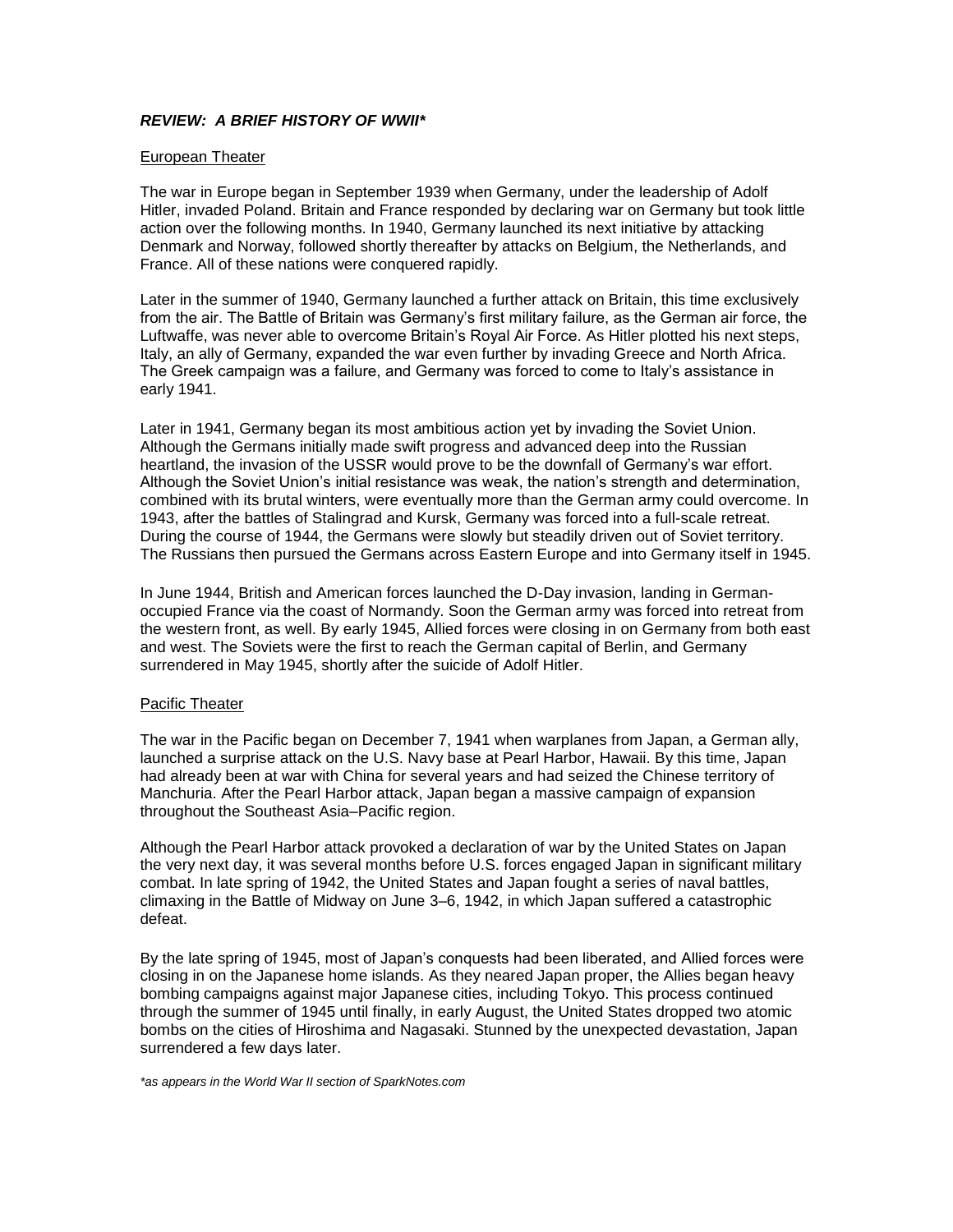# *THE RESISTANCE FIGHTERS*

When most people think of war, they envision soldiers and battlefields. War, however, is fought on many fronts by different people, including soldiers, spies, medical personnel, scientists, entertainers, writers, and surprisingly, ordinary citizens. These ordinary citizens are civilian resisters—individuals under enemy rule willing to do what they can to weaken the imposed government's control. Civilian resisters may not confront their enemy on a battlefield, but they do "resist" whenever possible.

Few people in Europe during World War II willingly accepted Nazi rule. There were resistance movements in every European country. The most prevalent form of resistance during World War II was helping Jews escape, and those resisters who aided Jews risked execution if their actions were discovered. Other forms of resistance occurred through organizations with hundreds, even thousands of members contributing in various ways to defeat the Nazis. These resisters collected and distributed information, sabotaged Nazi plans and activities, published illegal newspapers, helped escaped soldiers, and engaged in guerrilla warfare. Resisters also used their occupations to oppose Nazi rule. Many of those forced to work in the Nazi war industry "resisted" by doing poor quality work. Twelve thousand teachers in Norway went on strike rather than teach a revised history of Norway written by the German-imposed puppet government. When the Germans moved into Denmark, Danish naval captains either escaped to Sweden or sank their ships. Finally, resistance resulted from small but significant actions, such as holding a forbidden religious service, singing a national anthem, or keeping a diary.

Resistance fighters worked tirelessly and faced tremendous risks. They were young and old, men and women, children and people from all socioeconomic groups. One resistance fighter said, "We all thought alike. The Nazis were there and something had to be done."





Bridge in Haute-Savoie, France, destroyed by French resistance fighters. Photo courtesey of the Imperial War Museum.

Member of the French resistance setting an explosive charge to a railway line. Photo courtesy of the Imperial War Museum.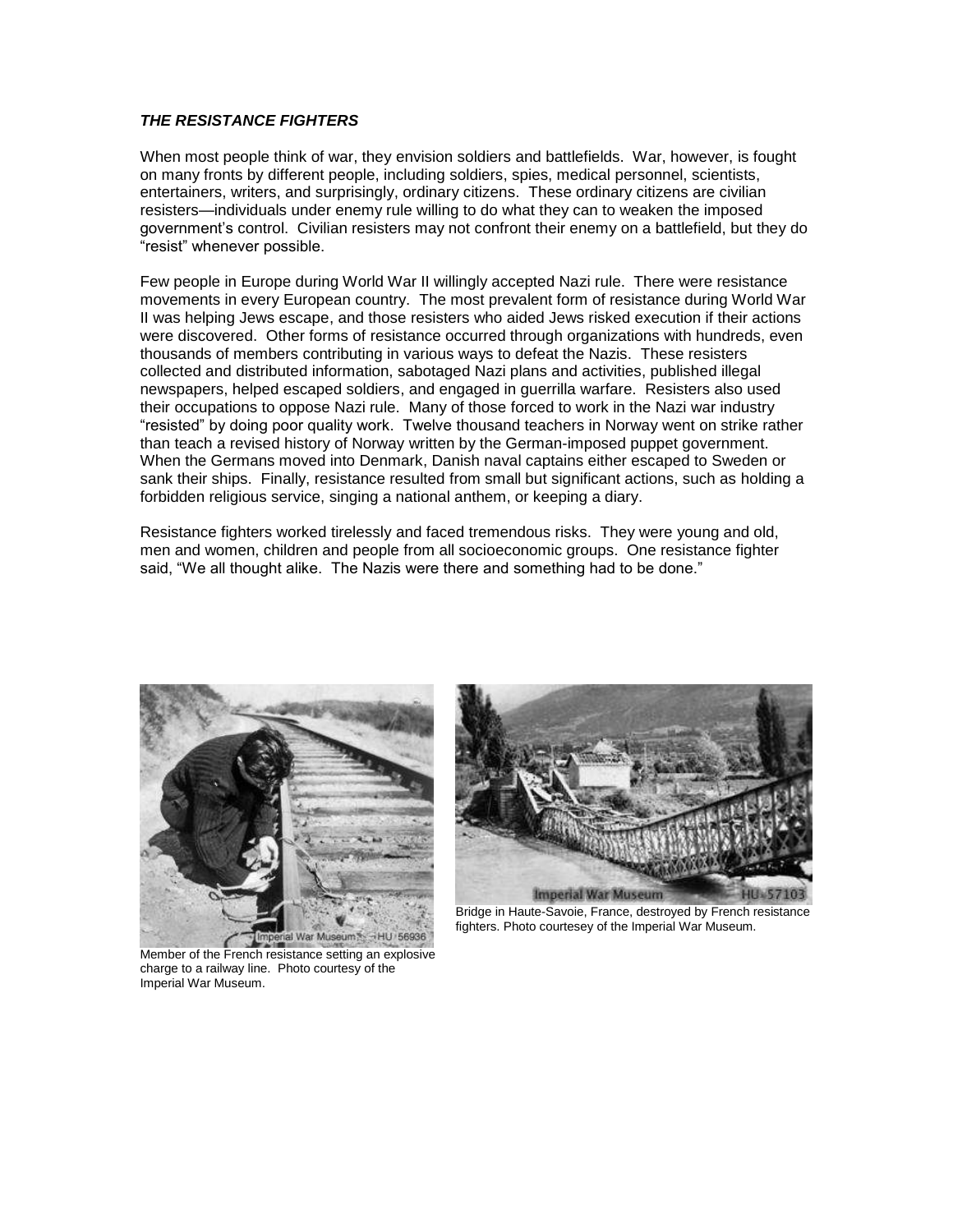#### *VOCABULARY*

**Allies**: the group of nations, including the United States, Britain, and the Soviet Union, that fought against Germany and other Axis countries during World War II

**Axis**: the group of nations, including Germany, Italy, and Japan, that fought against the Allies during World War II

**clandestine**: marked by, held in, or conducted with secrecy

**espionage**: the practice of spying or using spies to obtain information about plans and activities, especially of a foreign government or competing company

**Fuhrer**: German word for "leader," and one of the titles that Hitler preferred

**Gestapo**: the German Secret State Police

**guerilla**: a person who engages in irregular warfare, especially as a member of an independent unit carrying out harassment and sabotage

**Hitler Youth**: a Nazi youth group established in 1926 and expanded throughout Hitler's rule; membership was mandatory after 1939

**Lily Marlene**: a wartime song popular with both sides

**partisans**: irregular forces which use guerrilla tactics when operating in enemy-occupied territory

*Resistante*: French word for resistance fighter

**sabotage**: an act or process tending to hamper or hurt; destructive or obstructive action carried out by a civilian or enemy agent to hinder a nation's war effort

**underground**: organized group acting in secrecy to oppose government or, during war, to resist occupying enemy forces

**White Rose**: a group of students and a professor at the University of Munich who advocated for nonviolent resistance of Nazi Germany by writing and distributing anonymous leaflets



From left: Hans Scholl, Sophie Scholl, Christopher Probst members of the White Rose resistance organization. Photo courtesy of the Jewish Virtual Library.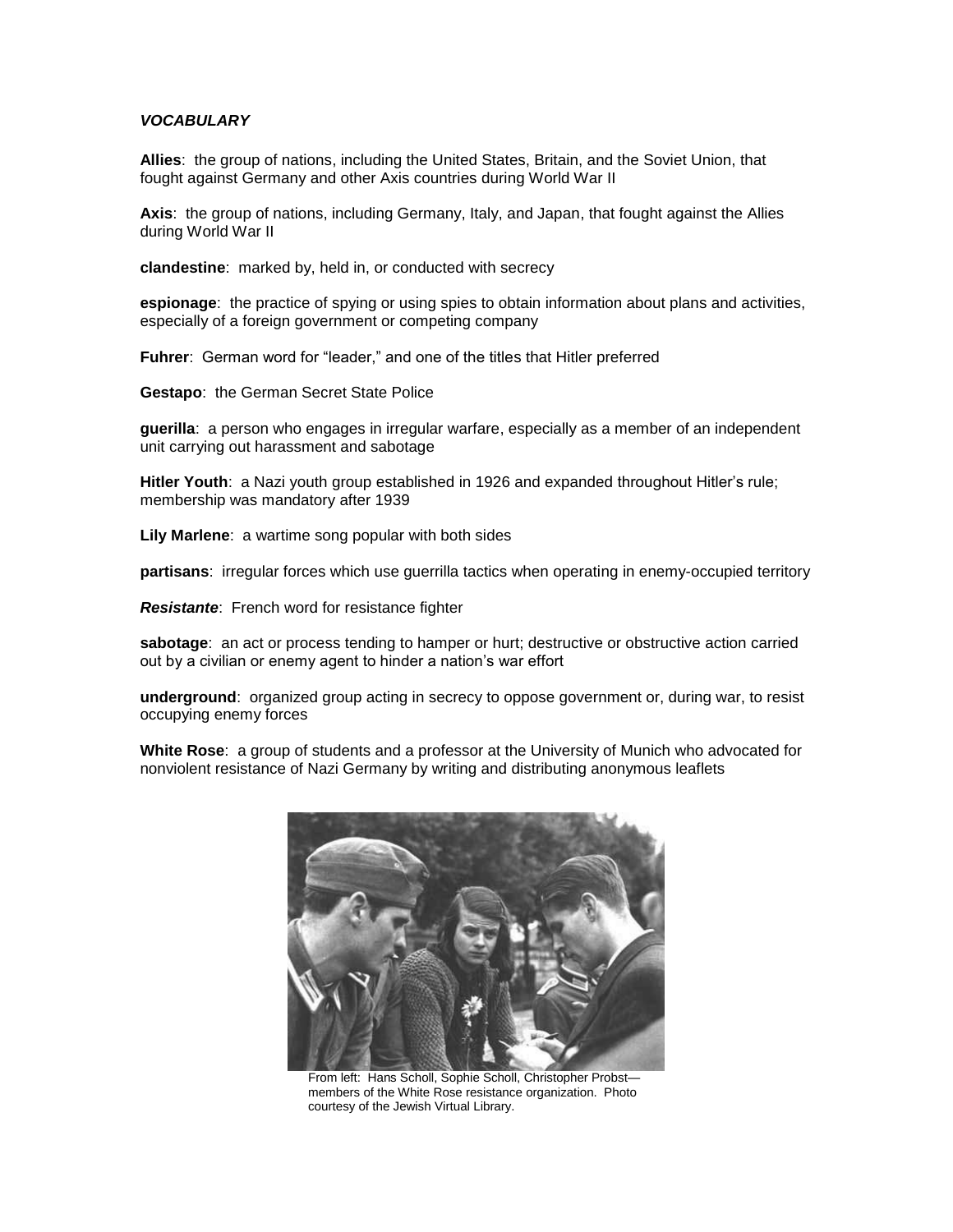#### *DISCUSSION QUESTIONS*

#### Pre-Show Discussion

1. In your study of WWII, what have you learned about resistance fighters? What is your understanding of the role that resistance movements played in WWII?

2. Based on your knowledge of resistance fighters, would you have joined a resistance movement during WWII? If so, how would you have participated?

#### Post-Show Discussion

1. Why do you think Pippa White chose to weave the stories of the five characters together throughout the performance? Was this technique effective? Would the performance have been more or less emotional if each story had been told separately?

2. How did the various forms of resistance during WWII contribute to the Allies' victory? Have there been resistance movements in more recent wars? If so, what does such resistance look like?

3. Can resistance movements exist outside of a war setting? Why or why not?

# *POST-SHOW ACTIVITIES\**

1. Imagine that you are a Resistance fighter during World War II. Keep a diary or a journal of your clandestine activities, describe the dangers you face, and explain how your activities help the war effort.

2. Design a monument or memorial to members of a Resistance movement that effectively conveys the courage and sacrifice of those brave men and women.

\*as developed by *The History Channel Classroom Study Guides* (*Great Escapes of WWII, Part 2*)



French resistance fighters in Haute-Savoie, France, 1944. Photo courtesy of the Imperial War Museum.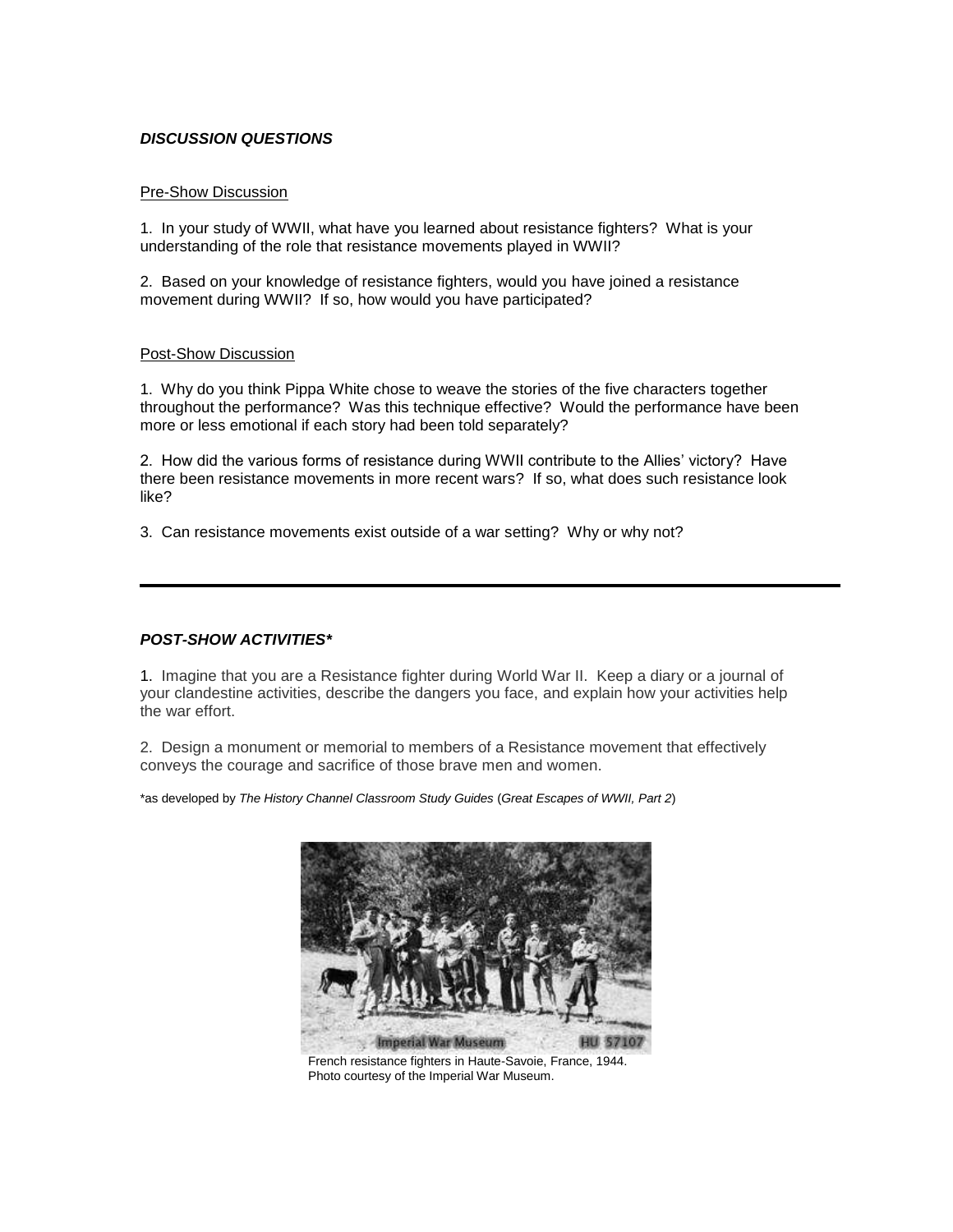#### *CLASSROOM RESOURCES*

#### **Related Web Sites**

*<http://www.infoplease.com/ipa/A0001288.html>*.Detailed information on WWII presented in chronological order with link to specific events.

*[http://www.historyplace.com/unitedstates/pacificwar/index.html.](http://www.historyplace.com/unitedstates/pacificwar/index.html)* Photos of U.S. soldiers in World War II. Some photos and captions are graphic and should be used with discretion.

*<http://www.history.com/content/worldwartwo>*. Synopsis of key WWII events, including photos, videos, speeches, and battle maps.

[http://www.bbc.co.uk/history/worldwars/wwtwo/.](http://www.bbc.co.uk/history/worldwars/wwtwo/) Explanation of WWII, in-depth articles, maps, videos, and timelines.

[http://www.ushmm.org/education/forstudents/resource/.](http://www.ushmm.org/education/forstudents/resource/) Website of United States Holocaust Memorial Museum. Includes areas of study, online exhibits, activities, and resources. Some material is graphic and should be used with discretion.

#### **Literature**

Number the Stars *by Lois Lowry*, *1990.* The story, based on facts and set in Denmark during World War II, tells of the country's efforts to save their Jewish citizens.

Sky: A True Story of Resistance During World War II *by Hanneke Ippisch, 1996.* This is the true story of a Dutch girl who was a teenager when the Germans invaded her rural village. She was captured when she was caught helping Jewish citizens. She tells of her captivity and how she continued to help the resistance movement. Photos are included.

Hidden on the Mountain: Stories of Children Sheltered from the Nazies in Le Chambon *by DeSaix, Deborah Durland and Ruelle, Karen Gray, 2007*. This is a photo essay for middle school and high school students. It tells the story of thousands of children who were found hidden in the mountain to escape the Germans.

Emil and Karl *by Yankev Glatshteyn, 2006*. This is the story of two boys living in Vienna before World War II. It provides a chilling portrait of a world overcome with cruelty and danger and tells of two boys helped by the resistance movement.

Yellow Star *by Jennifer Roy, 2006*. Only 12 children survived the Lodz ghetto, and Roy's aunt Syvia was one of them. For 50 years, Syvia kept her experience to herself: "It was something nobody talked about." The author always avoided Holocaust history; when she was growing up, there was no Holocaust curriculum or discussion--just images of atrocities, piles of bones, and skeletal survivors being liberated. But a few years ago, Roy's aunt began to talk about Lodz, and based on taped phone interviews, Roy wrote her story. Each section begins with a brief historical introduction. There is a detailed time line at the end of the book.

Escaping Into the Night *by Dina D. Friedman, 2006*. When Nazis take her mother, Halina, 13, escapes to the forest, where she struggles to survive with 300 other Jews. Based on historical events, Halina's story captures her exciting escape and survival adventure, while never denying the horror. The story does not idealize the refugees or their rescuers, who fight among themselves in the struggle to survive. The author's first-person account brings teens close to a part of Holocaust history seldom told.